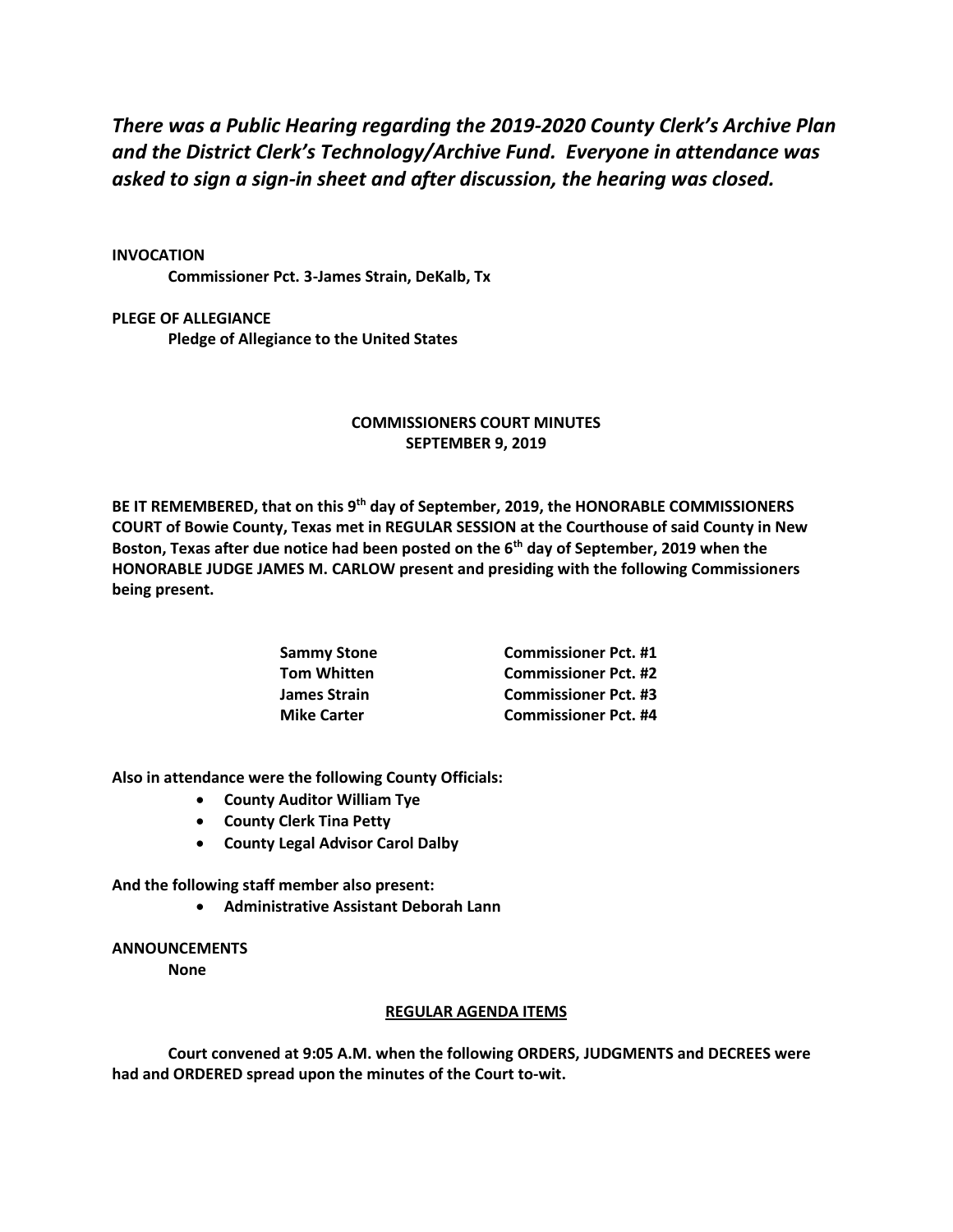- **Item 1: There was no Public Comments.**
- **Item 2: There was no Commissioners Court response to Public Comments.**
- **Item 3: On this 9th day of September, 2019, a motion was made by Commissioner Mike Carter and duly second by Commissioner James Strain to approve the Interlocal Agreement for funding of DFPS staff. Motion was put to a vote and all Commissioners voted yes and none voted no. Motion carried.**
- **Item 4: On this 9th day of September, 2019, a motion was made by Commissioner Sammy Stone and duly second by Commissioner Tom Whitten to approve adding the contact information for all Emergency Service Districts to the County Website. Motion was put to a vote and all Commissioners voted yes and none voted no. Motion carried.**
- **Item 5: On this 9th day of September, 2019, a motion was made by Commissioner James Strain and duly second by Commissioner Mike Carter to approve the renewal of board members and to remove Robb Bates and Denise Davis from the board (Bowie County Child Welfare Board). Motion was put to a vote and all Commissioners voted yes and none voted no. Motion carried.**
- **Item 6: On this 9th day of September, 2019, a motion was made by Commissioner Tom Whitten and duly second by Commissioner James Strain to approve the County Clerk's Archive Plan for 2019-2020. Motion was put to a vote and all Commissioners voted yes and none voted no. Motion carried.**
- **Item 7: On this 9th day of September, 2019, a motion was made by Commissioner James Strain and duly second by Commissioner Sammy Stone to approve the District Clerk's Technology/Archive Fund. Motion was put to a vote and all Commissioners voted yes and none voted no.**
- **Item 8: On this 9th day of September, 2019, a motion was made by Commissioner Tom Whitten and duly second by Commissioner James Strain to accept the salary for the Court Reporters. Motion was put to a vote and all Commissioners voted yes and none voted no. Motion carried.**
- **Item 9: On this 9th day of September, 2019, a motion was made by Commissioner Mike Carter and duly second by Commissioner James Strain to accept the appointment of Jennifer Beckett as the County Auditor effective October 1, 2019. Motion was put to a vote and all Commissioners voted yes and none voted no. Motion carried.**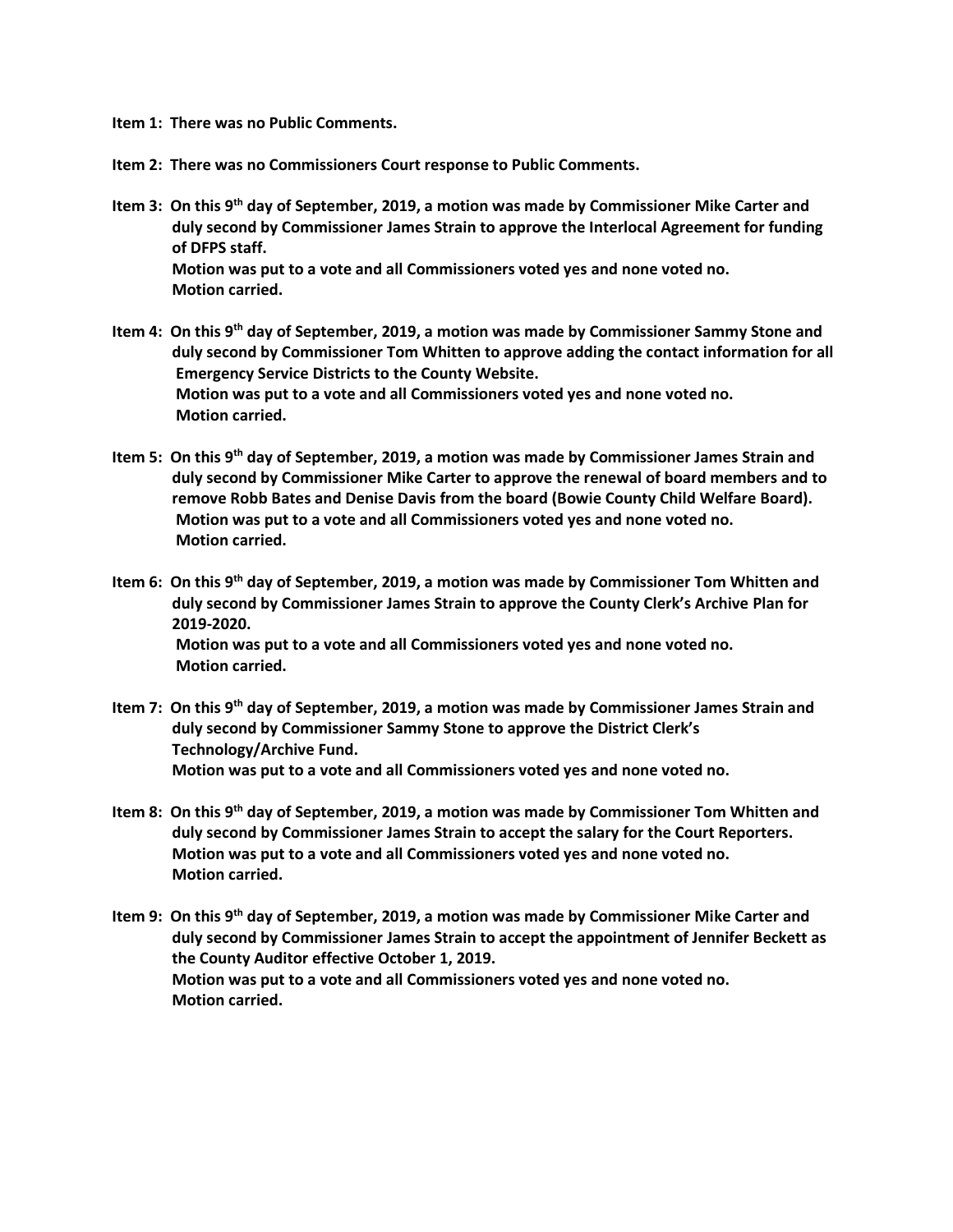**Item 10: On this 9th day of September, 2019, a motion was made by Commissioner James Strain and duly second by Commissioner Mike Carter to accept the salary for the County Auditor and Assistants. Motion was put to a vote and all Commissioners voted yes and none voted no.**

 **Motion carried.**

**Item 11: On this 9th day of September 2019, a motion was made by Commissioner Mike Carter and duly second by Commissioner Sammy Stone to accept the dates and times for Bowie County Commissioners Court as currently posted (for 2019-2020). Motion was put to a vote and all Commissioners voted yes and none voted no. Motion carried.**

- **Item 12: On this 9th day of September, 2019, a motion was made by Commissioner James Strain and duly second by Commissioner Mike Carter to approve the Interlocal Agreement between Bowie County and the State of Texas through the Texas Department of Motor Vehicles. Motion was put to a vote and all Commissioners voted yes and none voted no. Motion carried.**
- **Item 13: On this 9th day of September, 2019, a motion was made by Commissioner Mike Carter and duly second by Commissioner Sammy Stone to approve the Lease Agreement between Bowie County and Bowie County Community Supervision and Corrections Department. Motion was put to a vote and all Commissioners voted yes and none voted no. Motion carried.**
- **Item 14: On this 9th day of September, 2019, a motion was made by Commissioner Mike Carter and duly second by Commissioner James Strain to approve an Interlocal Agreement between Bowie County and Denton County for housing inmates. Motion was put to a vote and all Commissioners voted yes and none voted no. Motion carried.**
- **Item 15: On this 9th day of September, 2019, a motion was made by Commissioner Sammy Stone and duly second by Commissioner Mike Carter to approve an Interlocal Participation Agreement for the GOODBUY Purchasing Cooperative. Motion was put to a vote and all Commissioners voted yes and none voted no. Motion carried.**
- **Item 16: There were no budget adjustments (line item transfers).**
- **Item 17: On this 9th day of September, 2019, a motion was made by Commissioner James Strain and duly second by Commissioner Mike Carter to pay accounts payable and payroll. Motion was put to a vote and all Commissioners voted yes and none voted no. Motion carried.**